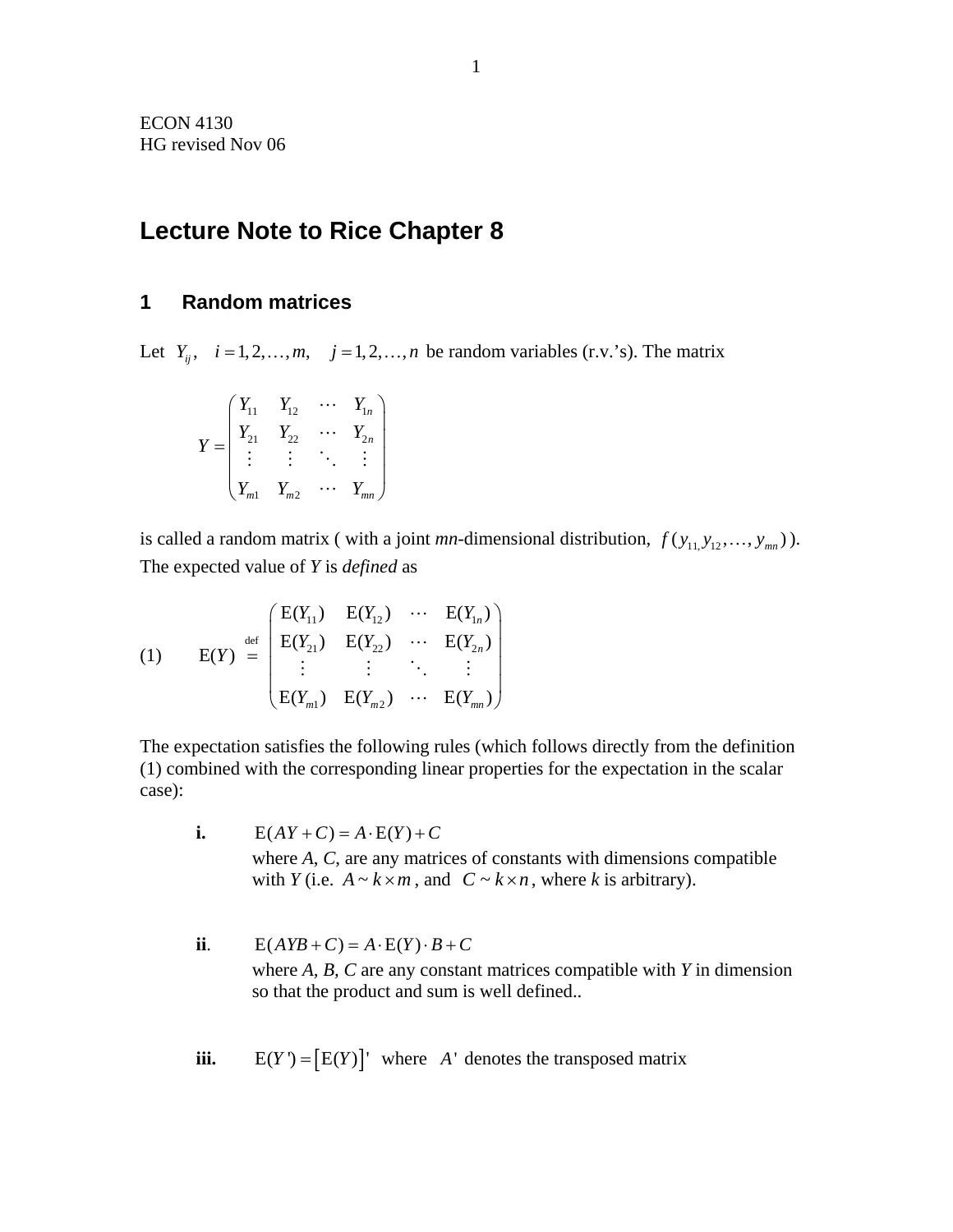If  $|Y| = |Y|$  is a n-dimensional random vector, it's expectation, 1 *n Y Y*  $=\begin{pmatrix} Y_1 \\ \vdots \\ Y_n \end{pmatrix}$  $\frac{1}{2}$  is a n-dimensional random vector, it's expectation,  $\mu = E(Y)$  (sometimes

written,  $\mu_Y$ ), is therefore the vector of individual expectations,

$$
\mu = E(Y) = \begin{pmatrix} E(Y_1) \\ \vdots \\ E(Y_n) \end{pmatrix} = \begin{pmatrix} \mu_1 \\ \vdots \\ \mu_n \end{pmatrix}
$$

Let  $\sigma_{ij} = E \left[ (Y_i - \mu_i)(Y_j - \mu_j) \right] = \sigma_{ji}$  be the covariance between  $Y_i$  and  $Y_j$ . In particular we have  $\sigma_{ii} = E \left[ (Y_i - \mu_i)^2 \right] = \text{var}(Y_i)$ . The covariance matrix of Y (denoted as  $\text{cov}(Y)$ ) is defined as the matrix

$$
\Sigma = \begin{pmatrix} \sigma_{11} & \cdots & \sigma_{1n} \\ \vdots & \ddots & \vdots \\ \sigma_{n1} & \cdots & \sigma_{nn} \end{pmatrix} = \begin{pmatrix} \text{var}(Y_1) & \cdots & \text{cov}(Y_1, Y_n) \\ \vdots & \ddots & \vdots \\ \text{cov}(Y_n, Y_1) & \cdots & \text{var}(Y_n) \end{pmatrix}
$$

which can be expressed as

$$
cov(Y) = E[(Y - \mu)(Y - \mu)^{T}] = E\begin{pmatrix} Y_{1} - \mu_{1} \\ \vdots \\ Y_{n} - \mu_{n} \end{pmatrix} (Y_{1} - \mu_{1}, \dots, Y_{n} - \mu_{n}) =
$$
  
\n
$$
= E\begin{pmatrix} (Y_{1} - \mu_{1})^{2} & \cdots & (Y_{1} - \mu_{1})(Y_{n} - \mu_{n}) \\ \vdots & \ddots & \vdots \\ (Y_{n} - \mu_{n})(Y_{1} - \mu_{1}) & \cdots & (Y_{n} - \mu_{n})^{2} \end{pmatrix} \xrightarrow{\text{(1)}} \begin{pmatrix} \sigma_{11} & \cdots & \sigma_{1n} \\ \vdots & \ddots & \vdots \\ \sigma_{n1} & \cdots & \sigma_{nn} \end{pmatrix} = \Sigma
$$

#### **Example 1**

Suppose that  $Y_1, Y_2, ..., Y_n$  are *iid* with expectation  $E(Y_i) = \eta$  and  $var(Y_i) = \sigma^2$ . Then the vector  $Y' = (Y_1, ..., Y_n)$  has expectation

$$
E(Y) = \begin{pmatrix} \eta \\ \vdots \\ \eta \end{pmatrix} = \eta \begin{pmatrix} 1 \\ \vdots \\ 1 \end{pmatrix}
$$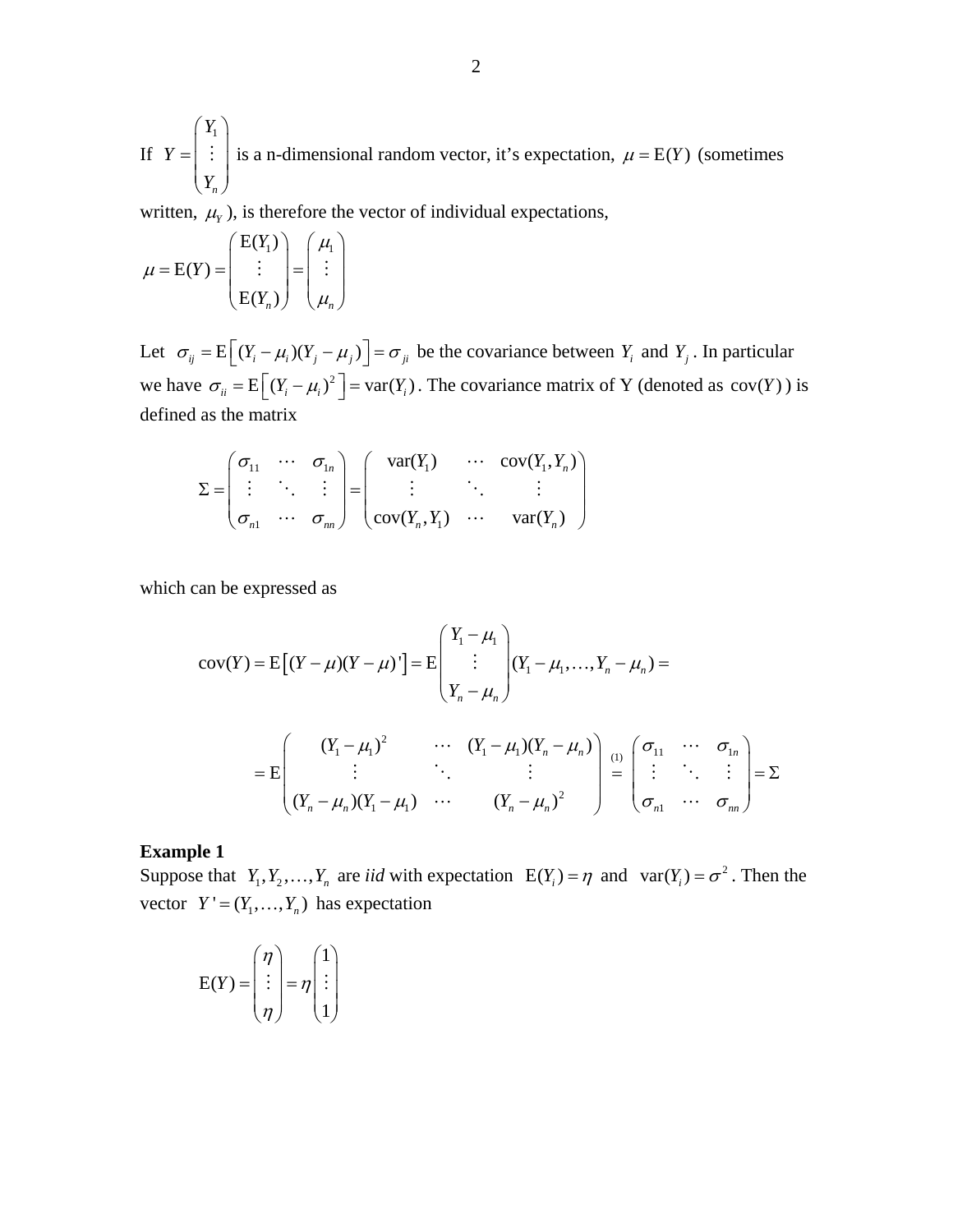and covariance matrix (since  $\sigma_{ij} = \text{cov}(Y_i, Y_j) = 0$  for  $i \neq j$ ):

$$
cov(Y) = \begin{pmatrix} \sigma^2 & 0 & \cdots & 0 \\ 0 & \sigma^2 & \cdots & 0 \\ \vdots & \vdots & \ddots & \vdots \\ 0 & 0 & \cdots & \sigma^2 \end{pmatrix} = \sigma^2 \begin{pmatrix} 1 & 0 & \cdots & 0 \\ 0 & 1 & \cdots & 0 \\ \vdots & \vdots & \ddots & \vdots \\ 0 & 0 & \cdots & 1 \end{pmatrix} = \sigma^2 I_n
$$

where  $I_n$  is the *n*-dimensional identity matrix. (*End of example*)

If  $Y' = (Y_1, \ldots, Y_n)$  is a random vector, and *A* a  $p \times n$  constant matrix, we obtain from **i.iii.** (and the fact that  $(BC)' = C'B'$  for matrices *B* and *C*):

$$
(2) \qquad E(AY) = A \cdot E(Y) = A\mu
$$

and

(3) 
$$
cov(AY) = A \cdot cov(Y) \cdot A' = A\Sigma A'
$$
 (i.e. a  $p \times p$  matrix)

which follows from

$$
cov(AY) = E[(AY - A\mu)(AY - A\mu)'] = E[A(Y - \mu)(Y - \mu)']A'] = A \cdot E[(Y - \mu)(Y - \mu)']A' = A\Sigma A'
$$

In particular, if *Z* is a linear combination of  $Y_1, \ldots, Y_n$ , i.e.  $Z = a_1 Y_1 + \cdots + a_n Y_n$ , then

(4) 
$$
var(Z) = var(a'Y) = a' \Sigma a
$$
 where  $a' = (a_1, \dots, a_n)$  and  $\Sigma = cov(Y)$ .

 [**Proof:** Since 1  $(a_1, ..., a_n)$   $\begin{array}{c} | \\ | \\ | \end{array} = a'$ *n Y*  $Z = (a_1, \ldots, a_n) \mid \vdots \mid = a$  $=(a_1,\ldots,a_n)$   $\begin{pmatrix} Y_1 \\ \vdots \\ Y_n \end{pmatrix}$  $\langle \ldots, a_{n} \rangle$   $\begin{bmatrix} \vdots \\ \vdots \end{bmatrix} = a^{\dagger} Y$  can be considered a  $1 \times 1$  matrix, we must have that  $Z' = Z$ , and, therefore,  $cov(Z) = var(Z)$  (i.e.,  $cov(Z) = E[(Z - E(Z))(Z - E(Z))'] = E[(Z - E(Z))^2] = var(Z)$ ). We then see that (4) is a special case of (3) with  $A = a'$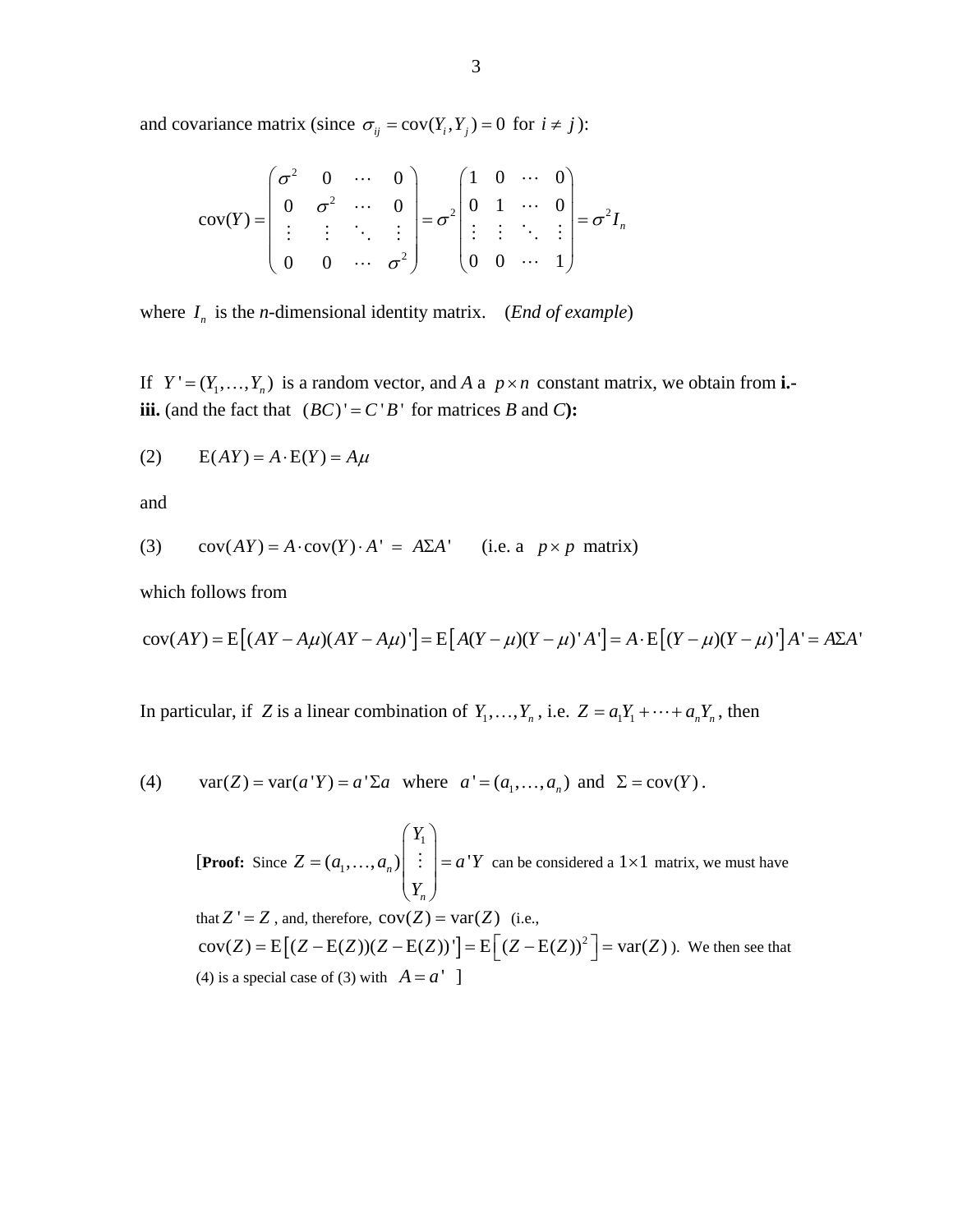## **Example 2 Ordinary least squares (OLS)**

Consider the standard multiple regression model with one response, *Y*, and *p* explanatory variables

(5) 
$$
Y_i = \beta_0 + \beta_1 x_{i1} + \dots + \beta_p x_{ip} + u_i
$$
 for  $i = 1, 2, ..., n$ 

where, for simplicity, all  $x_{ij}$  are considered fixed, non random quantities, and the errors,  $u_1, u_2, \ldots, u_n$  are assumed to be *iid* and normally distributed with expectation,  $E(u_i) = 0$ and  $var(u_i) = \sigma^2$ . We can write (5) in matrix form as follows

$$
Y = \begin{pmatrix} Y_1 \\ Y_2 \\ \vdots \\ Y_n \end{pmatrix} = \begin{pmatrix} \beta_0 + \beta_1 x_{11} + \beta_2 x_{12} + \dots + \beta_p x_{1p} \\ \beta_0 + \beta_1 x_{21} + \beta_2 x_{22} + \dots + \beta_p x_{2p} \\ \vdots \\ \beta_0 + \beta_1 x_{n1} + \beta_2 x_{n2} + \dots + \beta_p x_{np} \end{pmatrix} + \begin{pmatrix} u_1 \\ u_2 \\ \vdots \\ u_n \end{pmatrix} = \begin{pmatrix} 1 & x_{11} & \cdots & x_{1p} \\ 1 & x_{21} & \cdots & x_{2p} \\ \vdots & \vdots & & \vdots \\ 1 & x_{n1} & \cdots & x_{np} \end{pmatrix} \begin{pmatrix} \beta_0 \\ \beta_1 \\ \vdots \\ \beta_p \end{pmatrix} + \begin{pmatrix} u_1 \\ u_2 \\ \vdots \\ u_n \end{pmatrix}
$$

The three matrices on the right we denote by  $X, \beta$ , and  $u$  respectively. The model can now be written as

$$
(6) \qquad Y = X\beta + u
$$

where *X* is the  $n \times p$  (so called) design matrix,  $\beta$  the  $(p+1) \times 1$  vector of regression coefficients, and *u* the *n*×1 vector of errors. Since

$$
E(u) = \begin{pmatrix} E(u_1) \\ E(u_2) \\ \vdots \\ E(u_n) \end{pmatrix} = \begin{pmatrix} 0 \\ 0 \\ \vdots \\ 0 \end{pmatrix} = \underline{0}
$$

(where 0 denotes a vector of zeroes), we get from **i.** (noting that  $X\beta$  is non random)

$$
(7) \qquad E(Y) = X\beta + E(u) = X\beta
$$

The covariance matrix for *Y* becomes, since  $Y - X\beta = u$ , and using example 1,

(8) 
$$
\Sigma_Y = \text{cov}(Y) = \text{E}\left[(Y - X\beta)(Y - X\beta)^{\dagger}\right] = \text{E}\left[\text{uu}'\right] = \text{cov}(u) = \sigma^2 I_n
$$

The OLS estimator,  $\hat{\beta}$ , for  $\beta$  is obtained by minimizing the sum of squares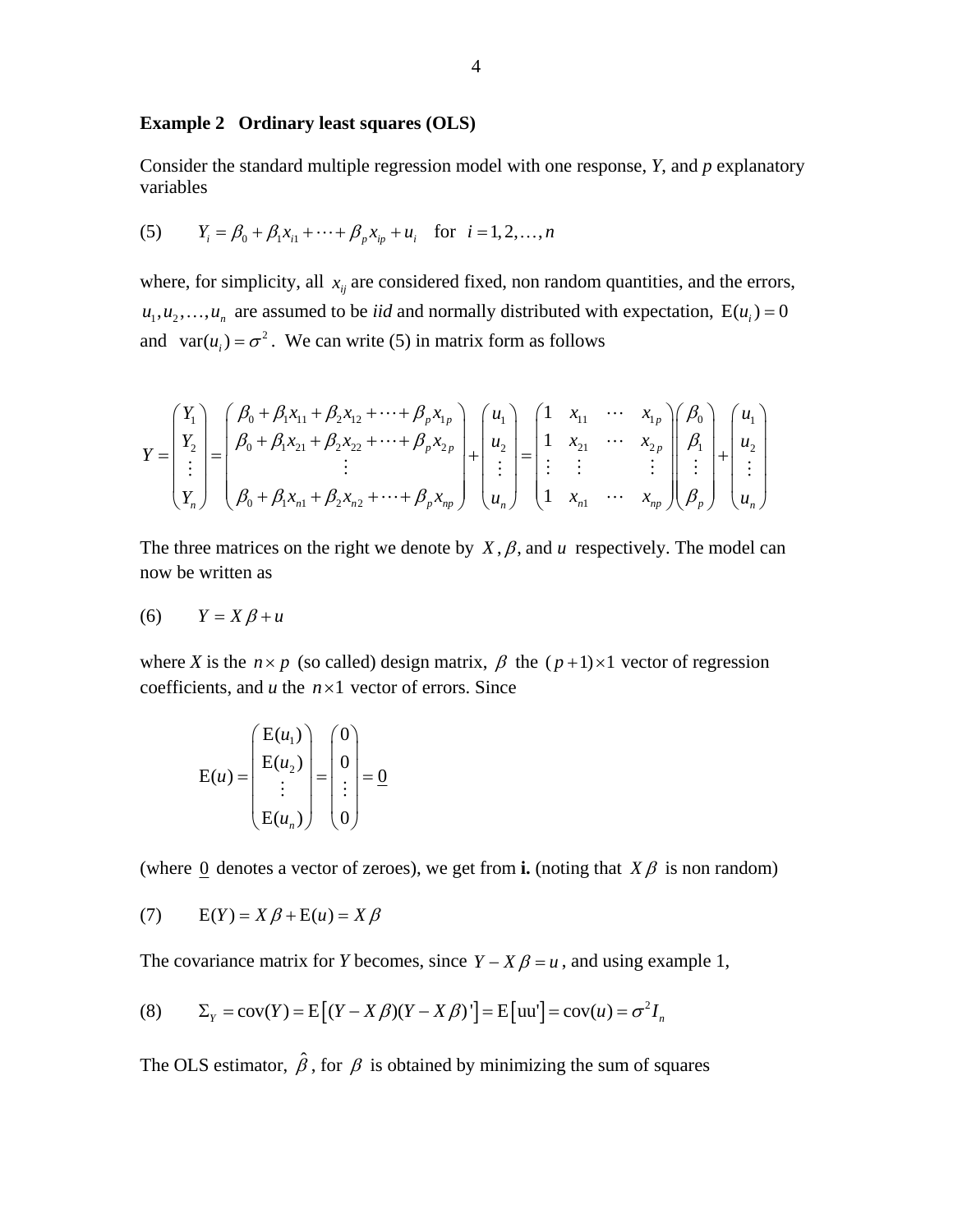$$
Q = \sum_{i=1}^{n} (Y_i - \beta_0 - \beta_1 x_{i1} - \cdots - \beta_p x_{ip})^2
$$

with respect to  $\beta$ . Differentiating Q with respect to all the  $\beta$ <sup>3</sup>, s, and setting the derivatives equal to 0, leads to the following system of equations that the  $\hat{\beta}_j$ 's must satisfy

$$
n\hat{\beta}_0 + \left(\sum_i x_{i1}\right)\hat{\beta}_1 + \dots + \left(\sum_i x_{ip}\right)\hat{\beta}_p = \sum_i Y_i
$$
  

$$
\left(\sum_i x_{i1}\right)\hat{\beta}_0 + \left(\sum_i x_{i1}^2\right)\hat{\beta}_1 + \dots + \left(\sum_i x_{i1}x_{ip}\right)\hat{\beta}_p = \sum_i x_{i1}Y_i
$$
  
...  

$$
\left(\sum_i x_{ip}\right)\hat{\beta}_0 + \left(\sum_i x_{ip}x_{i1}\right)\hat{\beta}_1 + \dots + \left(\sum_i x_{ip}^2\right)\hat{\beta}_p = \sum_i x_{ip}Y_i
$$

Noting that the coefficients of the left side are exactly the elements in the  $(p+1)\times (p+1)$ matrix  $X'X$ , and that the right side, written as a vector, simply is  $X'Y$ , we can write the system more compactly as

$$
X'X\hat{\beta} = X'Y
$$

Assuming that  $X'X$  is non singular (which can be shown to be the case if no single xvariable can be written exactly as a linear combination of the other *x*-variables, i.e., there is no exact collinearity between the explanatory variables), we obtain the solution (the OLS estimator)

(9) 
$$
\hat{\beta} = (X'X)^{-1}X'Y
$$

It is now easy to prove that  $\hat{\beta}$  is unbiased since, from **i.** and (7)

(10) 
$$
E(\hat{\beta}) = E[(X'X)^{-1}X'Y] = (X'X)^{-1}X'E(Y) = (X'X)^{-1}X'X\beta = I_p\beta = \beta
$$

*inverse of the transposed,*  $\begin{bmatrix} A^{-1} \end{bmatrix}$  =  $(A')^{-1}$ , which is seen by taking the transposed of the Writing  $C = (X'X)^{-1}X'$ , we have  $\hat{\beta} = CY$ , and obtain the covariance matrix from (3) and (8) [*and also using the rule that the transposed of an inverse square matrix is the equation,*  $A \cdot A^{-1} = I$ . Remember also the  $AI_n = A$  for any  $p \times n$  -matrix A, and that, if c *is a scalar, then c as factor can be taken outside a matrix product,*  $A \cdot (c) = cAB$ . ].

$$
cov(\hat{\beta}) = cov(CY) = C\Sigma_{Y}C' = C(\sigma^{2}I_{n})C' = \sigma^{2}CC' = \sigma^{2}(X'X)^{-1}XX'(X'X)^{-1}
$$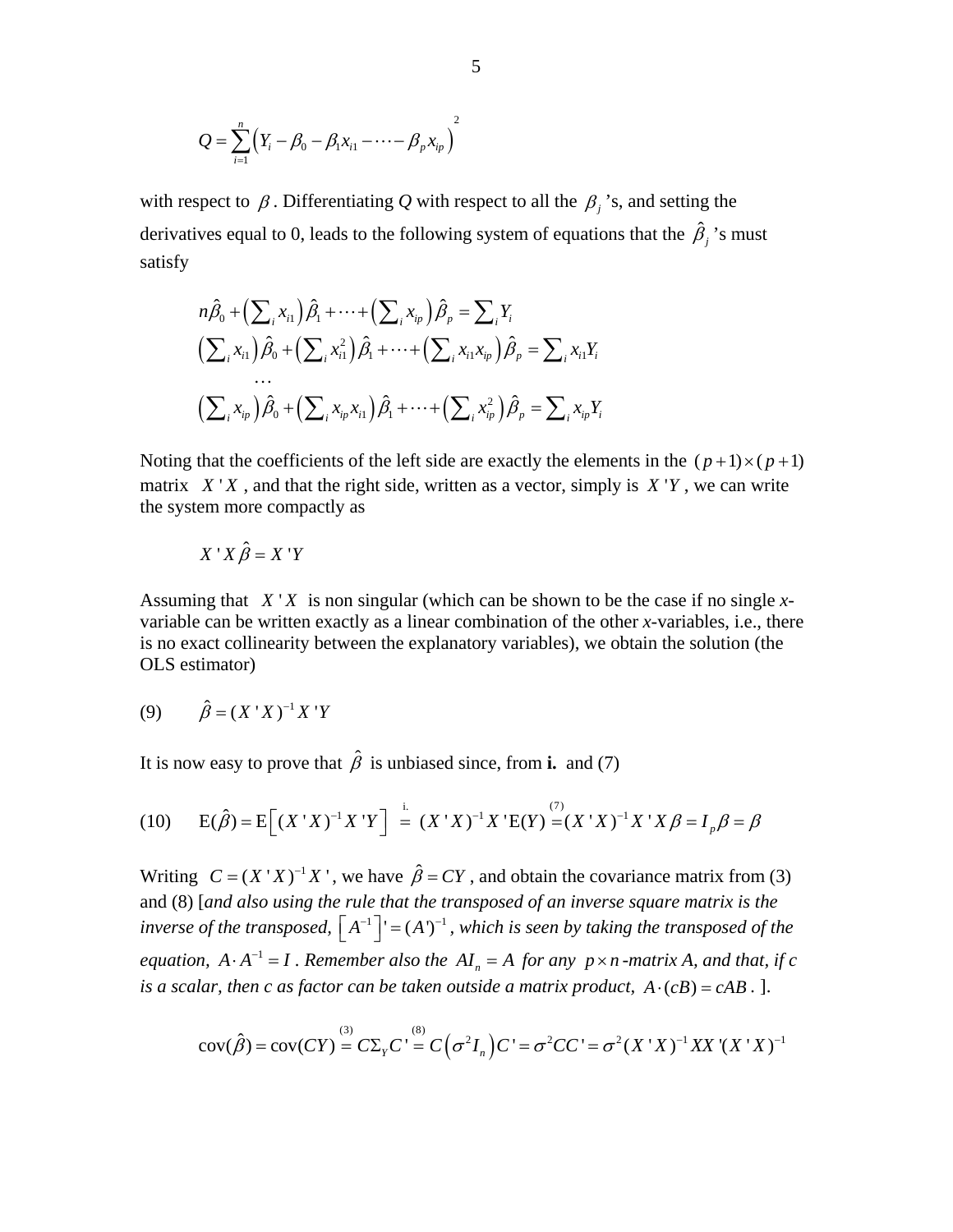Hence

(11) 
$$
cov(\hat{\beta}) = \sigma^2 (X'X)^{-1}
$$
 (*End of example.*)

# **2 Multinormal distributions**

We say that the vector  $X' = (X_1, \ldots, X_n)$  is (multi)normally distributed with expectation  $\mu = E(X)$ , and covariance matrix,  $\Sigma = cov(X)$  (written shortly  $X \sim N(\mu, \Sigma)$ ), if the joint pdf is given by

(12) 
$$
f(x_1,...,x_n \mid \mu, \Sigma) = \frac{1}{(2\pi)^{n/2} \sqrt{\det(\Sigma)}} e^{-\frac{1}{2}(x-\mu)\Sigma^{-1}(x-\mu)} \text{ where } x = \begin{pmatrix} x_1 \\ \vdots \\ x_n \end{pmatrix} \text{ and } \det(\Sigma)
$$

means the determinant of  $\Sigma$ .

This distribution has a lot of convenient mathematical properties (see e.g. Greene, Econometric Analysis, chapter 3, for a summary), but here we only need the following:

(13) . If  $X \sim N(\mu, \Sigma)$  and *A* is a  $p \times n$  constant matrix ( $p \le n$ ) and *b* a  $p \times 1$ constant vector, then  $Y = AX + b \sim N(E(Y), cov(Y)) = N(A\mu + b, AZA')$ 

[*For proof see e.g. Greene chapter 3.* ]

In particular, this shows that all marginal distributions are also normal. For example, the marginal distribution of  $X_1, X_2$  is normal since

$$
\begin{pmatrix} X_1 \\ X_2 \end{pmatrix} = AX \text{ where } A = \begin{pmatrix} 1 & 0 & \cdots & 0 \\ 0 & 1 & \cdots & 0 \end{pmatrix} \text{ which gives (check!)}
$$
  
(14) 
$$
\begin{pmatrix} X_1 \\ X_2 \end{pmatrix} \sim N(E \begin{pmatrix} X_1 \\ X_2 \end{pmatrix}, \text{ cov} \begin{pmatrix} X_1 \\ X_2 \end{pmatrix}) = N(\begin{pmatrix} \mu_1 \\ \mu_2 \end{pmatrix}, \begin{pmatrix} \sigma_{11} & \sigma_{12} \\ \sigma_{21} & \sigma_{22} \end{pmatrix}),
$$

i.e. a bivariate normal distribution

**Exercise.** Show that the pdf in (14) as defined in (12), reduces to the bivariate normal density as defined in Example F in Rice section 3.3 (both editions). [**Hint:**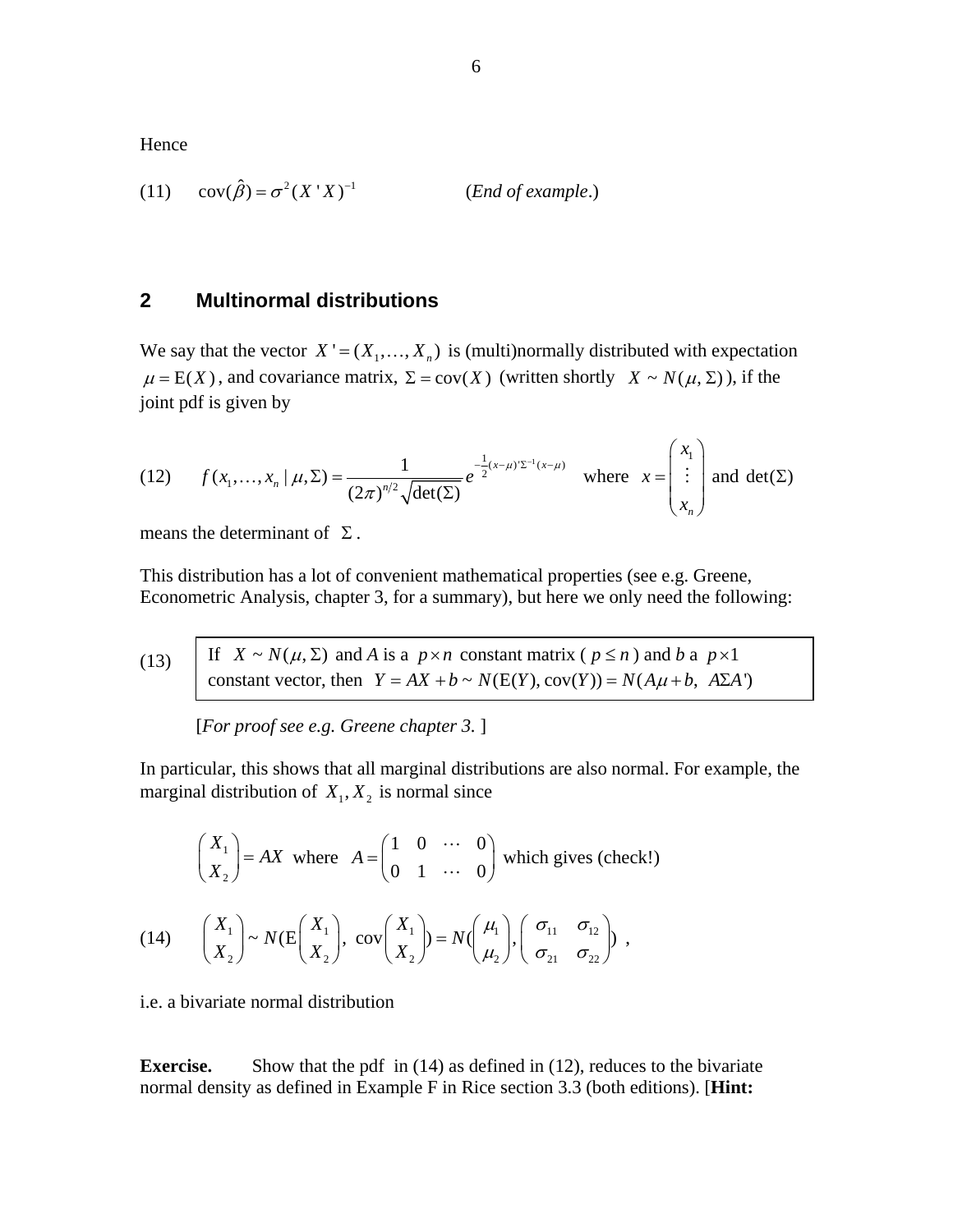Introduce the correlation,  $\rho$ , between  $X_1$  and  $X_2$ ,  $\rho = \sigma_{12}/\sqrt{\sigma_{11} \sigma_{22}}$ , implying  $\sigma_{12}^2 = \sigma_{11} \sigma_{22} \rho$ , and the determinant, det(cov $\begin{vmatrix} \Delta_1 \\ \nu \end{vmatrix} = \sigma_{11} \sigma_{22} - \sigma_{12}^2 = \sigma_{11} \sigma_{22} (1 - \rho^2)$ 2 det(cov $\begin{pmatrix} 1 & 1 \ 1 & 1 \end{pmatrix} = \sigma_{11}\sigma_{22} - \sigma_{12}^2 = \sigma_{11}\sigma_{22}(1-\rho^2)$ *X*  $\begin{pmatrix} X_1 \ X_2 \end{pmatrix}$  =  $\sigma_{11}\sigma_{22}$  -  $\sigma_{12}^2$  =  $\sigma_{11}\sigma_{22}$  (1 -  $\rho$  $(X_2)$ etc. ]

## **Example 3 (Continuation of example 2)**

The error vector, *u*, in (6) has expectation <u>0</u> and covariance,  $\Sigma_u = cov(u) = \sigma^2 I_n$ . We see from (12) that saying that  $u \sim N(\underline{0}, \sigma^2 I_n)$  is the same as saying that  $u_1, u_2, ..., u_n$  are *iid* and normally distributed with expectation,  $E(u_i) = 0$  and  $var(u_i) = \sigma^2$ . In fact, we have the determinant

$$
\det(\Sigma_u) = \det(\sigma^2 I_n) = \det\begin{pmatrix} \sigma^2 & 0 & \cdots & 0 \\ 0 & \sigma^2 & \cdots & 0 \\ \vdots & \vdots & \ddots & \vdots \\ 0 & 0 & \cdots & \sigma^2 \end{pmatrix} = \sigma^{2n}.
$$

and the exponent in (12) reduces to

$$
-\frac{1}{2}(u - \mathbf{E}(u))'\Sigma_{u}^{-1}(u - \mathbf{E}(u)) = -\frac{1}{2}u'\left(\sigma^{2}I_{n}\right)^{-1}u = -\frac{1}{2}u'\left(\frac{1}{\sigma^{2}}I_{n}\right)u = -\frac{1}{2\sigma^{2}}u'u = -\frac{1}{2\sigma^{2}}\sum_{i}u_{i}^{2}
$$

Substituting in (12), shows that the joint distribution (12) reduces to the product of *n* onedimensional  $N(0, \sigma^2)$  -distributions as the *iid* statement would imply.

By (13), (7), and (8) we obtain that *Y* is normally distributed,  $Y \sim N(E(Y), cov(Y)) = N(X \beta, \sigma^2 I_n)$ , and, by (13) again, that  $\hat{\beta} = (X'X)^{-1}X'Y$  is normally distributed

$$
\hat{\beta} \sim N(E(\hat{\beta}), cov(\hat{\beta})) = N(\beta, \sigma^2(X'X)^{-1})
$$

(*End of example*.)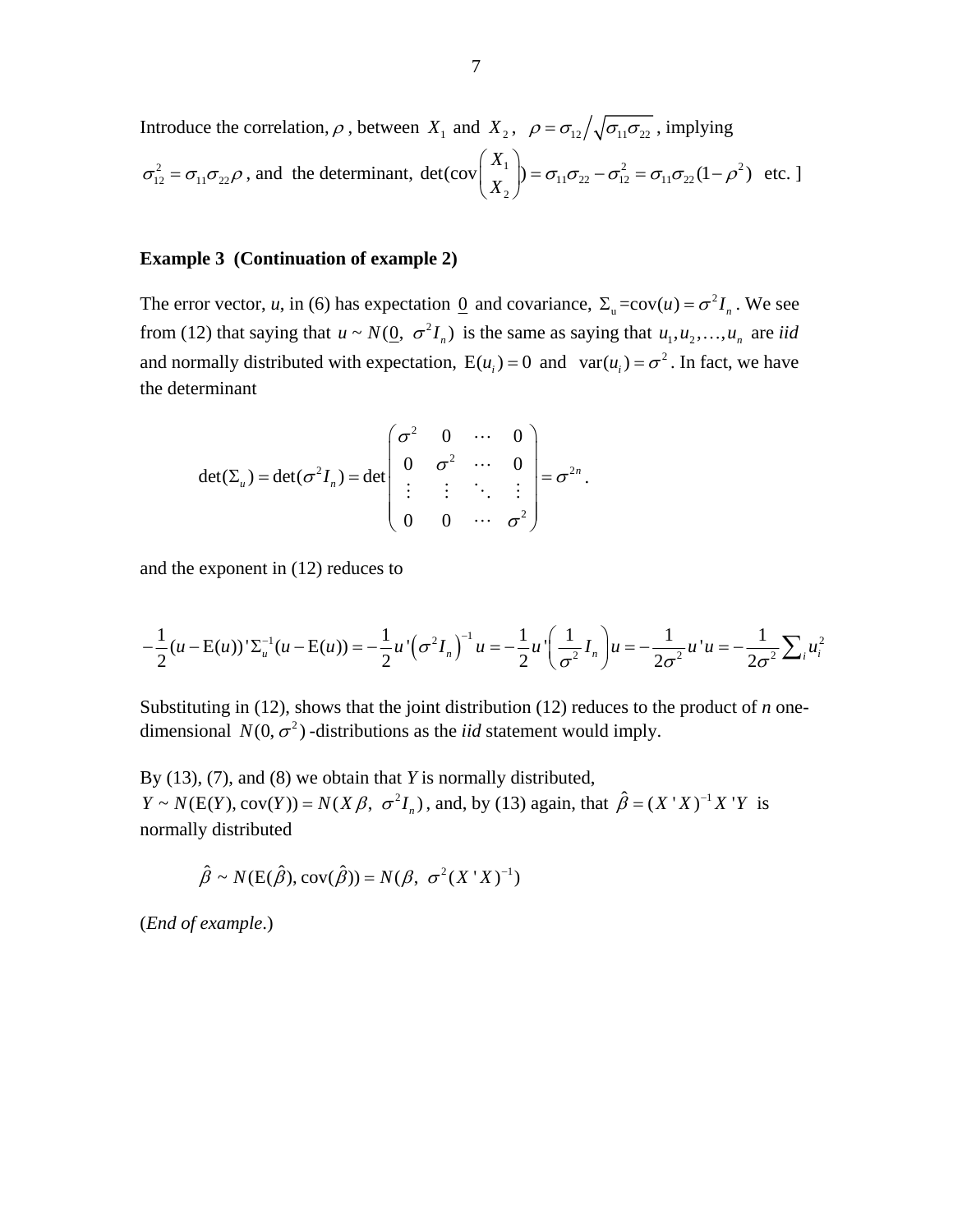# **3 On the asymptotic distribution for mle estimators (the multi parameter case)**

In this section we will only describe how to determine the asymptotic distribution for the mle estimator in case there are several unknown parameters in the model, without going into details of derivations and proofs. A good summary of the theory can be found in chapter 4 of Greene's book, *Econometric Analysis*. See also Rice at the end of section 8.5.2 (both editions).

Suppose that  $X_1, X_2, ..., X_n$  are *iid* with  $X_i \sim f(x_i | \theta)$  (pdf), where  $\theta' = (\theta_1, \theta_2, ..., \theta_n)$  is a *r*-dimensional vector of unknown parameters. Then the joint pdf is 1  $(x_i | \theta)$ *n i i*  $f(x_i | \theta)$  $\prod_{i=1} f(x_i | \theta)$  and the log likelihood is

$$
l(\theta) = \sum_{i=1}^{n} \ln f(x_i | \theta)
$$

The mle estimator,  $\hat{\theta}$ , solves r equations

$$
\sum_{i=1}^{n} \frac{\partial}{\partial \theta_j} \ln f(x_i | \hat{\theta}) = 0, \quad j = 1, 2, \dots, r
$$

In order to define the  $r \times r$  Fisher information matrix that is needed in the asymptotic distribution of  $\hat{\theta}$ , we introduce

$$
m_{ij}(\theta) = -E \frac{\partial^2 \ln f(X_i | \theta)}{\partial \theta_i \partial \theta_j} \qquad i, j = 1, 2, ..., r
$$

Then the Fisher information matrix for one observation is defined as

$$
I(\theta) = \begin{pmatrix} m_{11}(\theta) & \cdots & m_{1r}(\theta) \\ \vdots & \ddots & \vdots \\ m_{r1}(\theta) & \cdots & m_{rr}(\theta) \end{pmatrix}
$$

Under regularity conditions similar to the one-parameter case (see Greene for details), we have that the mle satisfies

$$
\sqrt{n}(\hat{\theta}-\theta) \mathop{\to}\limits_{n\to\infty}^D N(\underline{0}, I(\theta)^{-1})
$$

The definition of convergence in distribution for random vectors is similar but slightly more technical than the definition for the one-dimensional case, and we skip the details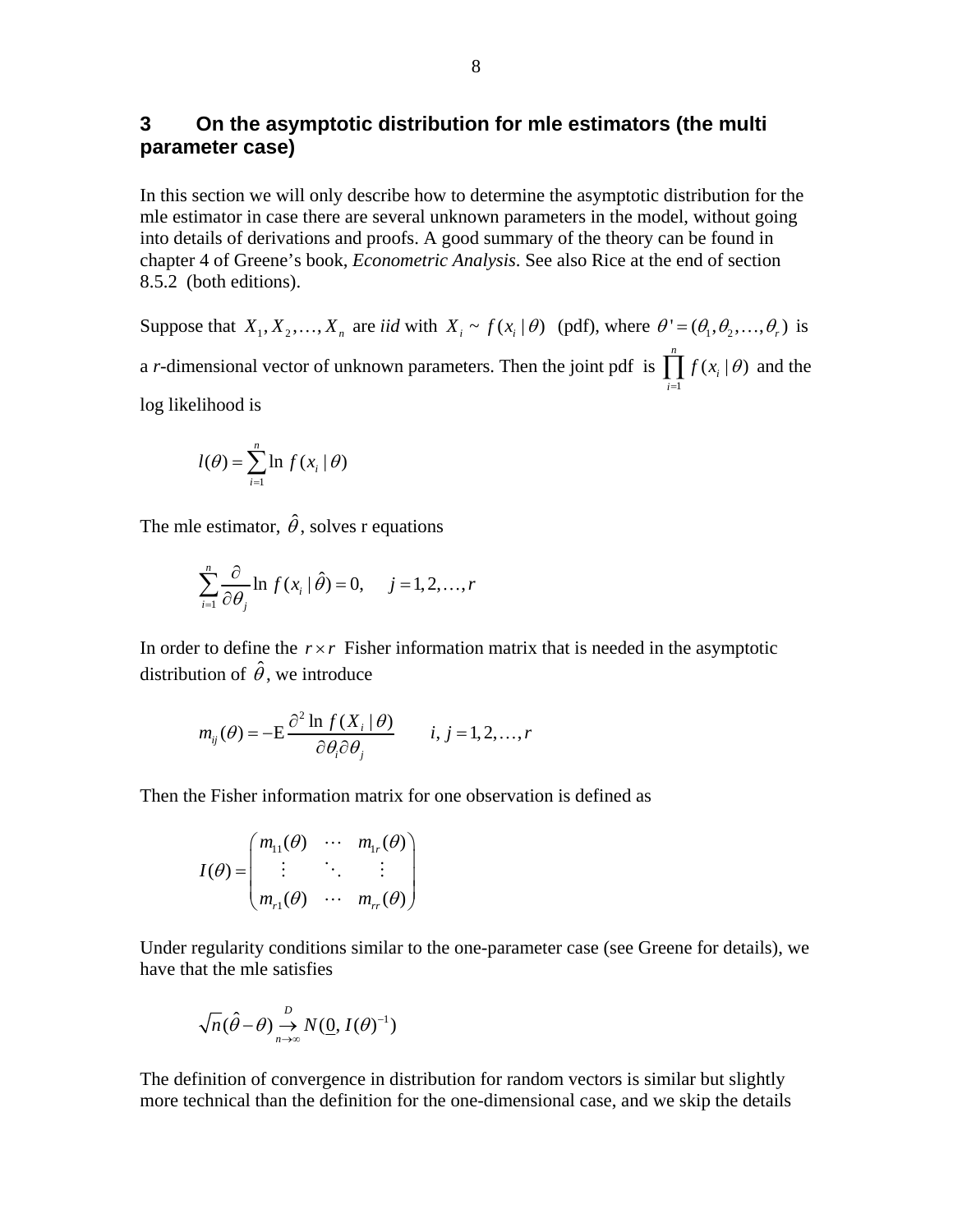here (see Greene for a precise definition). However, the interpretation of the result is the same as in the one-dimensional case, i.e., that for large *n*,

$$
\hat{\theta}^{\text{approximately}} \sim N\left(\theta, \frac{1}{n}I(\theta)^{-1}\right)
$$

Hence we can say that  $\hat{\theta}$  is asymptotically unbiased with asymptotic covariance matrix,  $(1/n)I(\theta)^{-1}$ . This matrix is unknown since  $\theta$  is unknown, but can be consistently estimated by replacing  $\theta$  by  $\hat{\theta}$  (or any other consistent estimator of  $\theta$ ). [That  $\hat{\theta}$  is consistent means simply that  $\hat{\theta}_j \stackrel{P}{\rightarrow} \theta_j$  $\rightarrow \theta_j$  for all *j* = 1, 2, ..., *r*]. A generalization of Slutski's lemma to the multivariate case (details omitted), now allow us to conclude that, for large *n*

(15) 
$$
\hat{\theta}^{\text{approximately}} N\left(\theta, \frac{1}{n}I(\hat{\theta})^{-1}\right)
$$

which is the important result that you should know. Using  $(13)$  we also have

(16) 
$$
A\hat{\theta}^{\text{approximately}} \sim N\left(A\theta, \frac{1}{n}A \cdot I(\hat{\theta})^{-1}A'\right)
$$

for any constant,  $p \times r$  matrix A.

From this we get the following: Let  $k_{ii}(\theta)$  denote element *i,j* in  $I(\theta)^{-1}$ . Then the estimated asymptotic variance of  $\hat{\theta}$ , is the *j*-th element on the main diagonal in the estimated covariance matrix, i.e.  $k_{ii}(\hat{\theta})/n$ .

[Follows from (16). In fact, let  $a' = (0, \ldots, 1, \ldots, 0)$  where the 1 is in position *j* and zeroes elsewhere. Then from (16)

$$
\hat{\theta}_j = a^{\dagger} \hat{\theta}^{\text{approx.}} N\left(a^{\dagger} \theta, \frac{1}{n} a^{\dagger} I(\hat{\theta})^{-1} a\right) = N\left(\theta_j, \frac{k_{jj}(\hat{\theta})}{n}\right) \quad 1
$$

Hence, we obtain an approximate  $1-\alpha$  CI for  $\theta_j: \hat{\theta}_j \pm z_{\alpha/2} \sqrt{k_{jj}(\hat{\theta})}/\sqrt{n}$ where  $z_{\alpha/2}$  is the upper  $\alpha/2$ -point in  $N(0,1)$ .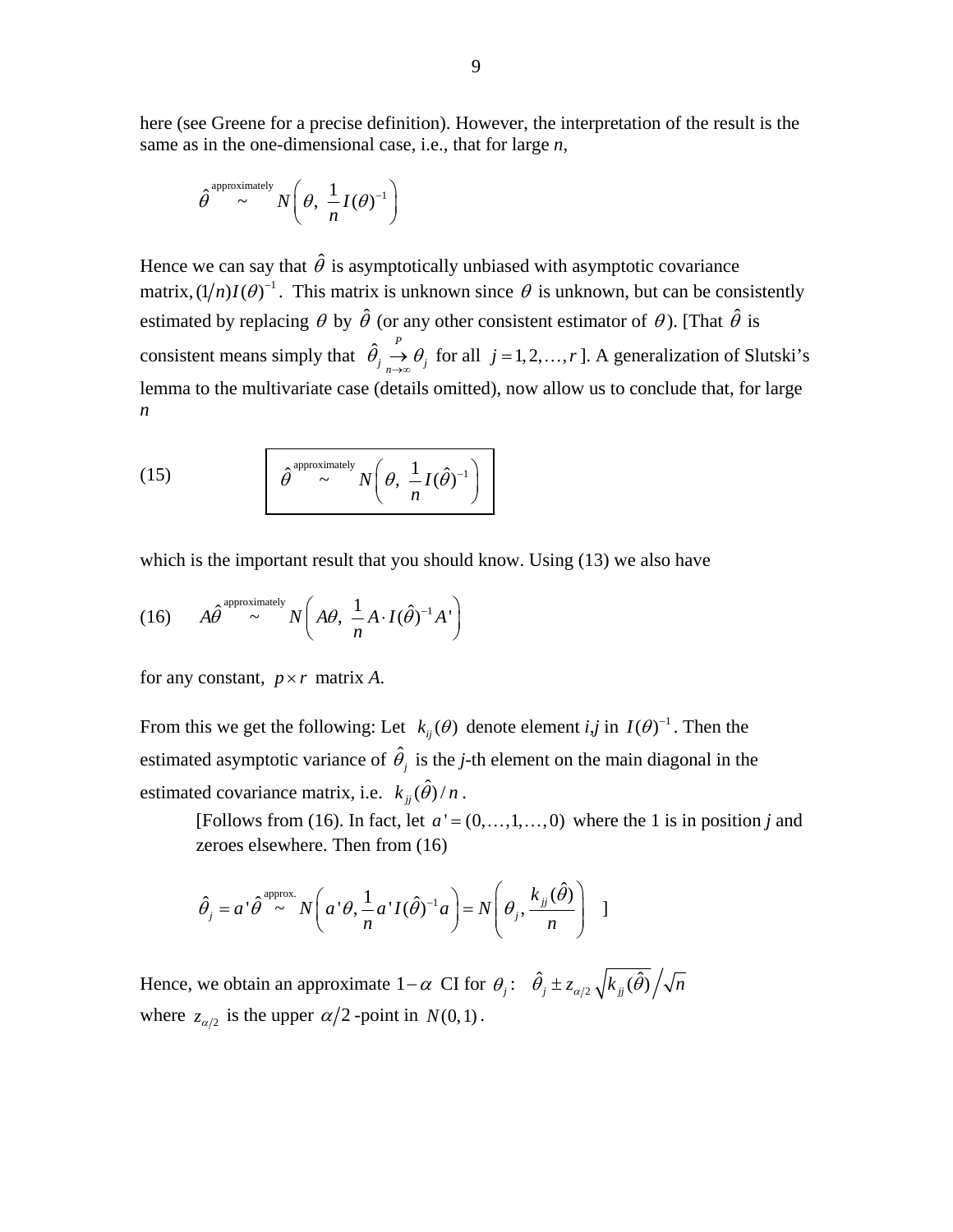**Example 4.** Assume we want a CI for the transformed parameter,  $\eta = \theta_1 - \theta_2$ . This we obtain from (16): Let  $b' = (1, -1, 0, \ldots, 0)$ . Then, by (16),

$$
\hat{\eta} = \hat{\theta}_1 - \hat{\theta}_2 = b^{\dagger} \hat{\theta}^{\text{approx.}} N \left( b^{\dagger} \theta, \frac{b^{\dagger} I(\hat{\theta})^{-1} b}{n} \right) = N \left( \theta_1 - \theta_2, \frac{1}{n} (k_{11}(\hat{\theta}) + k_{22}(\hat{\theta}) - 2k_{12}(\hat{\theta})) \right)
$$

which leads to the approximate  $1-\alpha$  CI for  $\theta_1 - \theta_2$ :

$$
\hat{\theta}_1 - \hat{\theta}_2 \pm z_{\alpha/2} \frac{1}{\sqrt{n}} \sqrt{k_{11}(\hat{\theta}) + k_{22}(\hat{\theta}) - 2k_{12}(\hat{\theta})}
$$

[Note that all covariance matrices are symmetric. Hence  $k_{12}(\hat{\theta}) = k_{21}(\hat{\theta})$ .]

(*End of example*.)

## **Example 5 (On example C in Rice section 8.5 (both editions)– precipitation data)**

Let  $X_i$  be the amount of precipitation for rainstorm no. *i*,  $i = 1, 2, ..., n$  ( $n = 227$ ) observations).

Model:  $X_1, X_2, ..., X_n$  are *iid* with  $X_i \sim \Gamma(\alpha, \lambda)$ . The joint distribution is

$$
X_1, X_2, \ldots, X_n \sim \prod_{i=1}^n f(x_i \mid \alpha, \lambda) = \frac{\lambda^{n\alpha}}{\Gamma(\alpha)^n} (x_1 x_2 \cdots x_n)^{\alpha-1} e^{-\lambda \sum x_i}
$$

The log likelihood is

(17) 
$$
l(\alpha, \lambda) = n\alpha \ln \lambda + (\alpha - 1) \sum_{i} \ln x_{i} - \lambda \sum_{i} x_{i} - n \ln \Gamma(\alpha)
$$

The first derivatives of *l* are

$$
\frac{\partial l}{\partial \alpha} = n \ln \lambda + \sum_{i} \ln x_{i} - n \frac{\partial}{\partial \alpha} \ln \Gamma(\alpha)
$$

$$
\frac{\partial l}{\partial \lambda} = n \frac{\alpha}{\lambda} - \sum_{i} x_{i}
$$

Setting the derivatives equal to zero and solving with respect to  $\alpha$  and  $\lambda$ , gives the mle estimators  $\hat{\alpha}$  and  $\hat{\lambda}$ . [Note. There are no explicit formulas for the solution, they must be found by numerical iterations. For example, Excel works well in this case by the Solver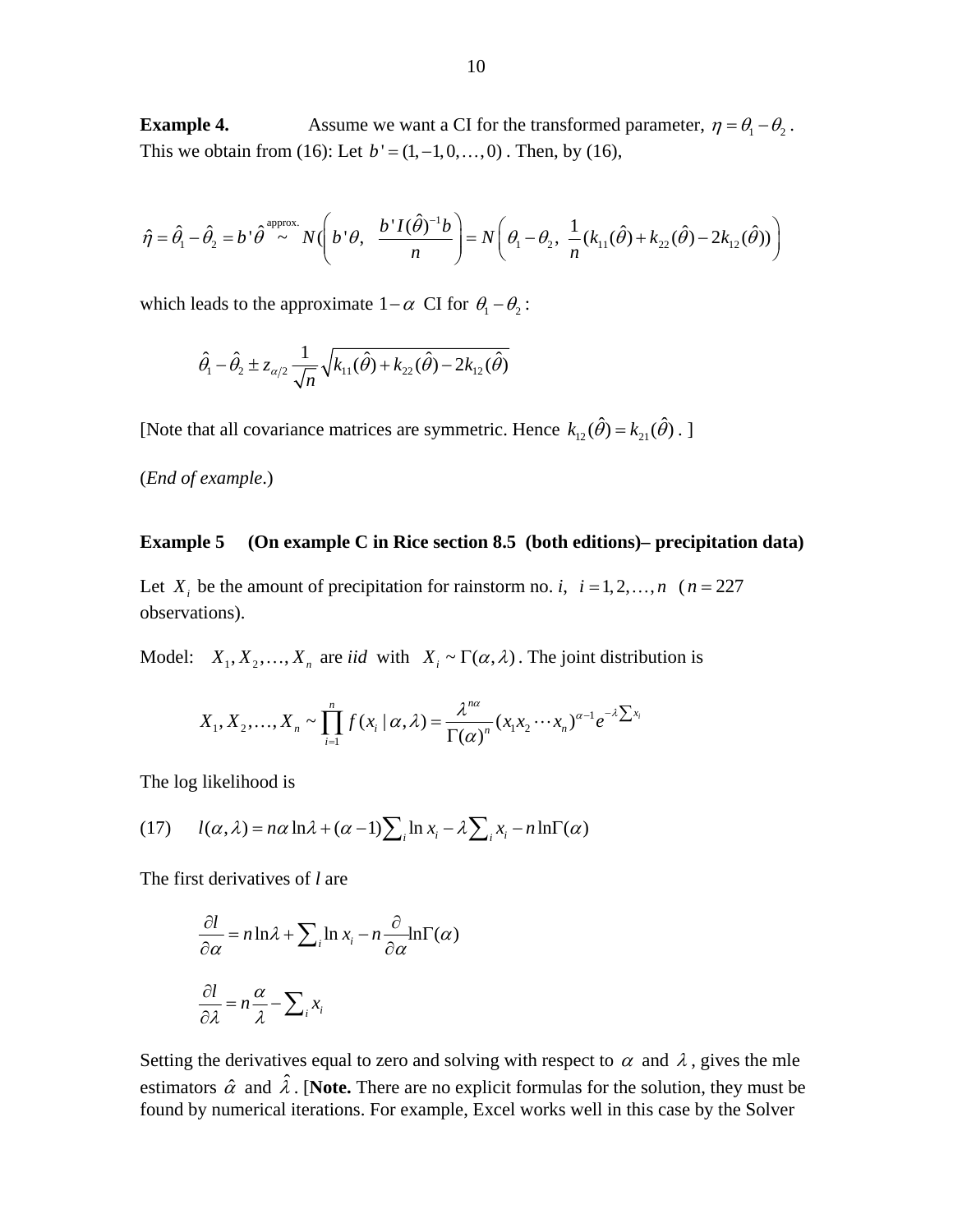module: Choose two cells for the arguments  $\alpha$  and  $\lambda$ , with start values e.g. at the moment estimates, and then a third cell for the function (17). Then use Solver to maximize (17). This can also be done in STATA by the ml-command, but slightly more involved.]

Using his program, Rice obtained the mle estimates.

$$
\hat{\alpha} = 0,441 \text{ and } \hat{\lambda} = 1,96
$$

We want approximate 90% CI's for  $\alpha$  and  $\lambda$  based on the asymptotic normal distribution of  $\hat{\alpha}$  and  $\hat{\lambda}$ . In order to calculate the asymptotic standard errors we need the so called di- and trigamma functions:

$$
\text{Digamma function:} \quad \psi(\alpha) = \frac{\partial}{\partial \alpha} \ln \Gamma(\alpha)
$$

Trigamma function: 
$$
\psi'(\alpha) = \frac{\partial^2}{\partial \alpha^2} \ln \Gamma(\alpha)
$$

Both functions can be calculated in STATA (under the names digamma and trigamma).

We need the Fisher information matrix:

$$
\ln f(X_i \mid \alpha, \lambda) = \alpha \ln \lambda - \ln \Gamma(\alpha) + (\alpha - 1) \ln X_i - \lambda X_i
$$

giving

$$
\frac{\partial \ln f}{\partial \alpha} = \ln \lambda - \psi(\alpha) + \ln X_i \quad \text{and} \quad \frac{\partial \ln f}{\partial \lambda} = \frac{\alpha}{\lambda} - X_i
$$

Hence

$$
\frac{\partial^2 \ln f}{\partial \alpha^2} = -\psi'(\alpha) \quad \text{(trigamma)}
$$

$$
\frac{\partial^2 \ln f}{\partial \alpha \partial \lambda} = \frac{\partial^2 \ln f}{\partial \lambda \partial \alpha} = \frac{1}{\lambda}
$$

$$
\frac{\partial^2 \ln f}{\partial \lambda^2} = -\frac{\alpha}{\lambda^2}
$$

Hence the Fisher information matrix for one observation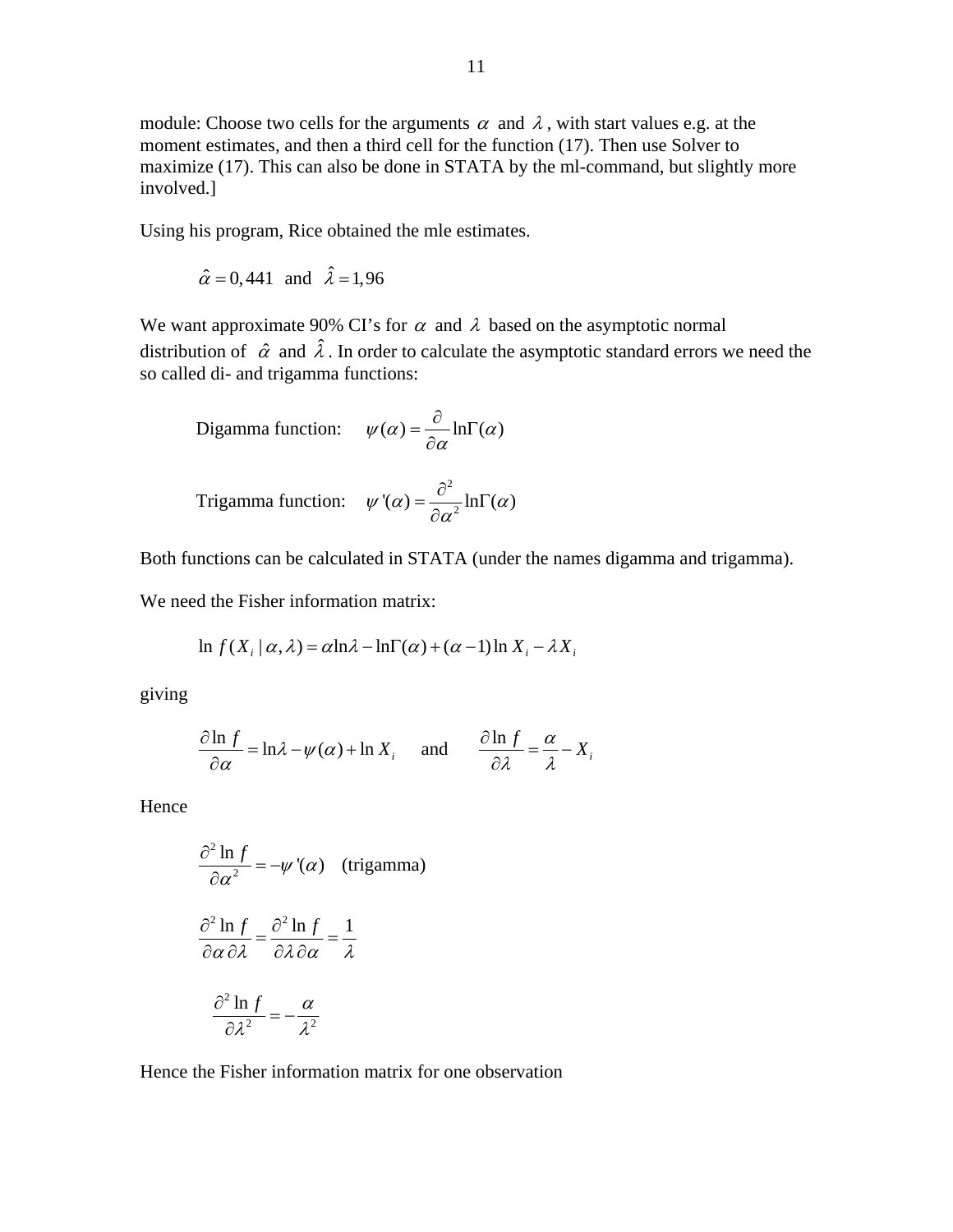$$
I(\alpha,\lambda) = -E\begin{pmatrix} -\psi'(\alpha) & \frac{1}{\lambda} \\ \frac{1}{\lambda} & -\frac{\alpha}{\lambda^2} \end{pmatrix} = \begin{pmatrix} \psi'(\alpha) & -\frac{1}{\lambda} \\ -\frac{1}{\lambda} & \frac{\alpha}{\lambda^2} \end{pmatrix}
$$

The inverse of a symmetric  $2 \times 2$  matrix is

$$
\begin{pmatrix} a & c \\ c & b \end{pmatrix}^{-1} = \frac{1}{ab - c^2} \begin{pmatrix} b & -c \\ -c & a \end{pmatrix}
$$

Hence

$$
I(\alpha,\lambda)^{-1} = \frac{1}{\frac{\alpha\psi'(\alpha)}{\lambda^2} - \frac{1}{\lambda^2}} \begin{pmatrix} \frac{\alpha}{\lambda^2} & \frac{1}{\lambda} \\ \frac{1}{\lambda} & \psi'(\alpha) \end{pmatrix} = \frac{1}{\alpha\psi'(\alpha) - 1} \begin{pmatrix} \alpha & \lambda \\ \lambda & \lambda^2\psi'(\alpha) \end{pmatrix}
$$

We obtain an estimate of this by substituting the mle,  $\hat{\alpha} = 0,441$  and  $\hat{\lambda} = 1,96$ , for  $\alpha$ and λ

$$
I(\hat{\alpha}, \hat{\lambda})^{-1} = \frac{1}{\hat{\alpha}\psi'(\hat{\alpha}) - 1} \begin{pmatrix} \hat{\alpha} & \hat{\lambda} \\ \hat{\lambda} & \hat{\lambda}^2 \psi'(\hat{\alpha}) \end{pmatrix} = \begin{pmatrix} 0,25903 & 1,15123 \\ 1,15123 & 13,82770 \end{pmatrix}
$$

Here we found  $\psi'(\hat{\alpha}) = 6,128169$  from STATA by the command:

di trigamma(0.441)

From the theory we have that  $\begin{pmatrix} \hat{\alpha} \\ \hat{\lambda} \end{pmatrix} \sim N \begin{pmatrix} \alpha \\ \lambda \end{pmatrix}$ , where the asymptotic covariance is  $\begin{pmatrix} \hat{\alpha} \ \hat{\lambda} \end{pmatrix}^{\text{approx.}} N \begin{pmatrix} \alpha \ \lambda \end{pmatrix},\ C \end{pmatrix}$  $C \mid$ 

$$
C = \frac{1}{n} I(\hat{\alpha}, \hat{\lambda})^{-1} = \begin{pmatrix} 0.0011411 & 0.0050715 \\ 0.0050715 & 0.0609150 \end{pmatrix}
$$

Hence the asymptotic standard errors

se(
$$
\hat{\alpha}
$$
) =  $\sqrt{0,0011411}$  = 0,03378 and se( $\hat{\lambda}$ ) =  $\sqrt{0,060950}$  = 0,24681